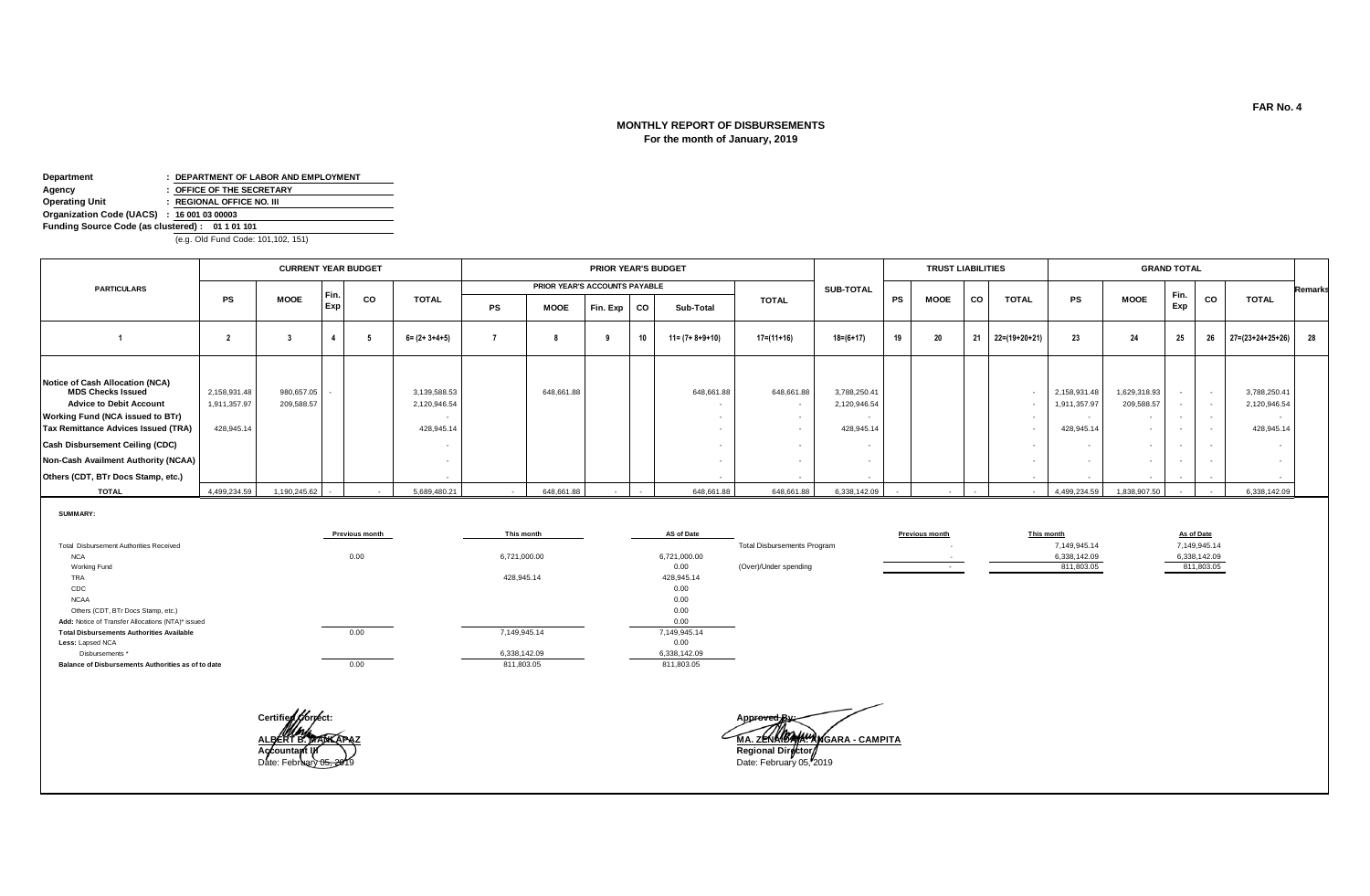# **For the month of February, 2019 MONTHLY REPORT OF DISBURSEMENTS**

| Department                                      | : DEPARTMENT OF LABOR AND EMPLOYMENT |  |  |  |  |  |  |  |  |  |  |  |
|-------------------------------------------------|--------------------------------------|--|--|--|--|--|--|--|--|--|--|--|
| Agency                                          | : OFFICE OF THE SECRETARY            |  |  |  |  |  |  |  |  |  |  |  |
| <b>Operating Unit</b>                           | : REGIONAL OFFICE NO. III            |  |  |  |  |  |  |  |  |  |  |  |
| Organization Code (UACS) : 16 001 03 00003      |                                      |  |  |  |  |  |  |  |  |  |  |  |
| Funding Source Code (as clustered): 01 1 01 101 |                                      |  |  |  |  |  |  |  |  |  |  |  |
|                                                 |                                      |  |  |  |  |  |  |  |  |  |  |  |

(e.g. Old Fund Code: 101,102, 151)

|                                                                                                                                                                                                                                                                                                               |                            | <b>CURRENT YEAR BUDGET</b> |      |    |                            |        |                               | PRIOR YEAR'S BUDGET |    |                         |                                          |                             |           | <b>TRUST LIABILITIES</b> |        |               |                            |                                      | <b>GRAND TOTAL</b> |                                              |                                       |                |
|---------------------------------------------------------------------------------------------------------------------------------------------------------------------------------------------------------------------------------------------------------------------------------------------------------------|----------------------------|----------------------------|------|----|----------------------------|--------|-------------------------------|---------------------|----|-------------------------|------------------------------------------|-----------------------------|-----------|--------------------------|--------|---------------|----------------------------|--------------------------------------|--------------------|----------------------------------------------|---------------------------------------|----------------|
| <b>PARTICULARS</b>                                                                                                                                                                                                                                                                                            |                            |                            | Fin. |    |                            |        | PRIOR YEAR'S ACCOUNTS PAYABLE |                     |    |                         |                                          | <b>SUB-TOTAL</b>            |           |                          |        |               |                            |                                      |                    |                                              |                                       | <b>Remarks</b> |
|                                                                                                                                                                                                                                                                                                               | PS                         | <b>MOOE</b>                | Exp  | CO | <b>TOTAL</b>               | PS     | <b>MOOE</b>                   | Fin. Exp            | CO | Sub-Total               | <b>TOTAL</b>                             |                             | <b>PS</b> | <b>MOOE</b>              | CO     | <b>TOTAL</b>  | <b>PS</b>                  | <b>MOOE</b>                          | Fin.<br>Exp        | CO                                           | <b>TOTAL</b>                          |                |
|                                                                                                                                                                                                                                                                                                               |                            |                            |      |    | $6 = (2 + 3 + 4 + 5)$      |        |                               |                     | 10 | $11 = (7 + 8 + 9 + 10)$ | 17=(11+16)                               | 18=(6+17)                   | 19        | 20                       | 21     | 22=(19+20+21) | 23                         | 24                                   | 25                 | 26                                           | $27=(23+24+25+26)$ 28                 |                |
| Notice of Cash Allocation (NCA)<br><b>MDS Checks Issued</b><br><b>Advice to Debit Account</b><br><b>Working Fund (NCA issued to BTr)</b><br><b>Tax Remittance Advices Issued (TRA)</b><br>Cash Disbursement Ceiling (CDC)<br><b>Non-Cash Availment Authority (NCAA)</b><br>Others (CDT, BTr Docs Stamp, etc.) | 5,346,781.77<br>429,749.70 | 2,999,984.74<br>280,252.72 |      |    | 8,346,766.51<br>710,002.42 |        | 4,293,981.44                  |                     |    | 4,293,981.44            | 4,293,981.44<br>$\overline{\phantom{a}}$ | 12,640,747.95<br>710,002.42 |           |                          |        | $\sim$        | 5,346,781.77<br>429,749.70 | 7,293,966.18<br>$\sim$<br>280,252.72 |                    | $\overline{\phantom{a}}$<br>$\sim$<br>$\sim$ | 12,640,747.95<br>$\sim$<br>710,002.42 |                |
| <b>TOTAL</b>                                                                                                                                                                                                                                                                                                  | 5,776,531.47               | 3,280,237.46               |      |    | 9,056,768.93               | $\sim$ | 4,293,981.44                  |                     |    | 4,293,981.44            | 4,293,981.44                             | 13,350,750.37               |           |                          | $\sim$ | $\sim$        | 5,776,531.47               | 7,574,218.90                         |                    |                                              | 13,350,750.37                         |                |

**SUMMARY:**

|                                                    | <b>Previous month</b> | This month    | AS of Date    |                                    | <b>Previous month</b> | This month    | As of Date    |
|----------------------------------------------------|-----------------------|---------------|---------------|------------------------------------|-----------------------|---------------|---------------|
| Total Disbursement Authorities Received            |                       |               |               | <b>Total Disbursements Program</b> | 7,149,945.14          | 39,600,364.92 | 46,750,310.06 |
| <b>NCA</b>                                         | 6,721,000.00          | 20,270,000.00 | 26,991,000.00 |                                    | 6,338,142.09          | 13,350,750.37 | 19,688,892.46 |
| Working Fund                                       | 0.00                  |               | 0.00          | (Over)/Under spending              | 811,803.05            | 26,249,614.55 | 27,061,417.60 |
| TRA                                                | 428,945.14            | 710,002.42    | 1,138,947.56  |                                    |                       |               |               |
| CDC                                                | 0.00                  |               | 0.00          |                                    |                       |               |               |
| <b>NCAA</b>                                        | 0.00                  |               | 0.00          |                                    |                       |               |               |
| Others (CDT, BTr Docs Stamp, etc.)                 | 0.00                  |               | 0.00          |                                    |                       |               |               |
| Add: Notice of Transfer Allocations (NTA)* issued  |                       | 18,620,362.50 | 18,620,362.50 |                                    |                       |               |               |
| <b>Total Disbursements Authorities Available</b>   | 7,149,945.14          | 39,600,364.92 | 46,750,310.06 |                                    |                       |               |               |
| Less: Lapsed NCA                                   | 0.00                  |               | 0.00          |                                    |                       |               |               |
| Disbursements *                                    | 6,338,142.09          | 13,350,750.37 | 19,688,892.46 |                                    |                       |               |               |
| Balance of Disbursements Authorities as of to date | 811,803.05            | 26,249,614.55 | 27,061,417.60 |                                    |                       |               |               |



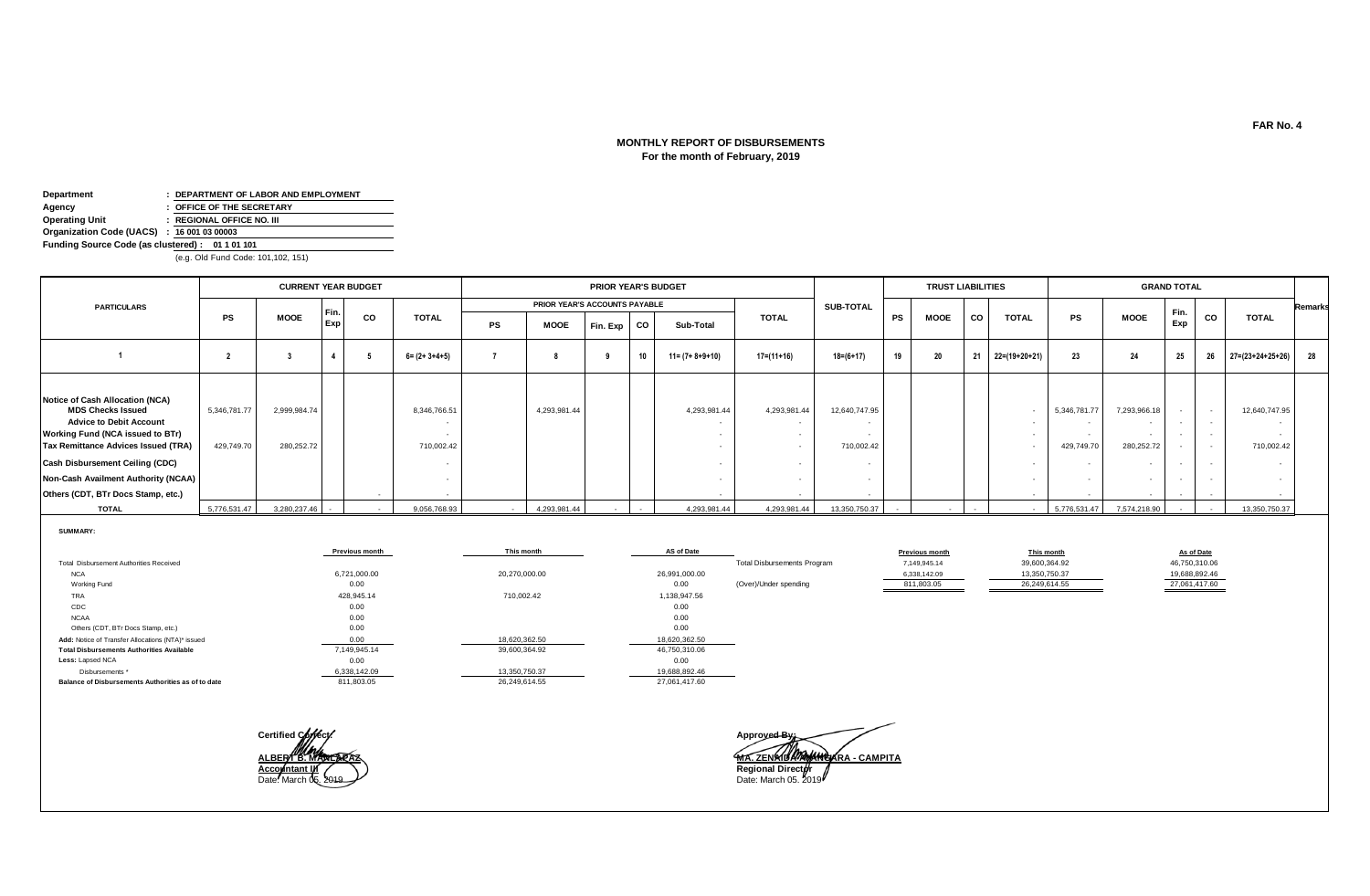# **MONTHLY REPORT OF DISBURSEMENTS For the month of March, 2019**

| Department                                      | : DEPARTMENT OF LABOR AND EMPLOYMENT |  |  |  |  |  |  |  |  |  |  |
|-------------------------------------------------|--------------------------------------|--|--|--|--|--|--|--|--|--|--|
| Agency                                          | : OFFICE OF THE SECRETARY            |  |  |  |  |  |  |  |  |  |  |
| <b>Operating Unit</b>                           | : REGIONAL OFFICE NO. III            |  |  |  |  |  |  |  |  |  |  |
| Organization Code (UACS) : 16 001 03 00003      |                                      |  |  |  |  |  |  |  |  |  |  |
| Funding Source Code (as clustered): 01 1 01 101 |                                      |  |  |  |  |  |  |  |  |  |  |

(e.g. Old Fund Code: 101,102, 151)

|                                                                                                                                                                                                                                                                                          |                            | <b>CURRENT YEAR BUDGET</b>  |      |           |                             |    |                               | PRIOR YEAR'S BUDGET |           |                         |               |                             |           | <b>TRUST LIABILITIES</b> |        |               |                            |                             | <b>GRAND TOTAL</b> |                    |                                    |                |
|------------------------------------------------------------------------------------------------------------------------------------------------------------------------------------------------------------------------------------------------------------------------------------------|----------------------------|-----------------------------|------|-----------|-----------------------------|----|-------------------------------|---------------------|-----------|-------------------------|---------------|-----------------------------|-----------|--------------------------|--------|---------------|----------------------------|-----------------------------|--------------------|--------------------|------------------------------------|----------------|
| <b>PARTICULARS</b>                                                                                                                                                                                                                                                                       |                            |                             | Fin. |           |                             |    | PRIOR YEAR'S ACCOUNTS PAYABLE |                     |           |                         |               | SUB-TOTAL                   |           |                          |        |               |                            |                             |                    |                    |                                    | <b>Remarks</b> |
|                                                                                                                                                                                                                                                                                          | <b>PS</b>                  | <b>MOOE</b>                 | Exp  | <b>CO</b> | <b>TOTAL</b>                | PS | MOOE                          | Fin. Exp            | <b>CO</b> | Sub-Total               | <b>TOTAL</b>  |                             | <b>PS</b> | <b>MOOE</b>              | co     | <b>TOTAL</b>  | PS                         | <b>MOOE</b>                 | Fin.<br>Exp        | CO                 | <b>TOTAL</b>                       |                |
|                                                                                                                                                                                                                                                                                          |                            |                             |      |           | $6 = (2 + 3 + 4 + 5)$       |    |                               |                     | 10        | $11 = (7 + 8 + 9 + 10)$ | $17=(11+16)$  | $18 = (6 + 17)$             | 19        | 20                       | 21     | 22=(19+20+21) | 23                         | 24                          | 25                 | 26                 | $27=(23+24+25+26)$ 28              |                |
| Notice of Cash Allocation (NCA)<br><b>MDS Checks Issued</b><br><b>Advice to Debit Account</b><br>Working Fund (NCA issued to BTr)<br>Tax Remittance Advices Issued (TRA)<br>Cash Disbursement Ceiling (CDC)<br>Non-Cash Availment Authority (NCAA)<br>Others (CDT, BTr Docs Stamp, etc.) | 5,977,204.76<br>403,009.60 | 19,073,506.30<br>284,861.24 |      |           | 25,050,711.06<br>687,870.84 |    | 11,140,706.54                 |                     |           | 11,140,706.54           | 11,140,706.54 | 36,191,417.60<br>687,870.84 |           |                          |        | . .           | 5,977,204.76<br>403,009.60 | 30,214,212.84<br>284,861.24 |                    | <b>.</b><br>$\sim$ | 36,191,417.60<br>. .<br>687,870.84 |                |
| <b>TOTAL</b>                                                                                                                                                                                                                                                                             | 6,380,214.36               | 19,358,367.54 -             |      |           | 25,738,581.90               |    | 11,140,706.54                 |                     | $\sim$    | 11,140,706.54           | 11,140,706.54 | 36,879,288.44               |           |                          | $\sim$ | $\sim$        |                            | 6,380,214.36 30,499,074.08  |                    |                    | 36,879,288.44                      |                |

**SUMMARY:**

|                                                    | <b>Previous month</b> | This month      | AS of Date    |                                    | <b>Previous month</b> | This month      | As of Date    |
|----------------------------------------------------|-----------------------|-----------------|---------------|------------------------------------|-----------------------|-----------------|---------------|
| Total Disbursement Authorities Received            |                       |                 |               | <b>Total Disbursements Program</b> | 46,750,310.06         | 9,817,870.84    | 56,568,180.90 |
| <b>NCA</b>                                         | 26,991,000.00         | 7,601,000.00    | 34,592,000.00 |                                    | 19,688,892.46         | 36,879,288.44   | 56,568,180.90 |
| Working Fund                                       | 0.00                  |                 | 0.00          | (Over)/Under spending              | 27,061,417.60         | (27,061,417.60) | 0.00          |
| TRA                                                | 1,138,947.56          | 687,870.84      | 1,826,818.40  |                                    |                       |                 |               |
| CDC                                                | 0.00                  |                 | 0.00          |                                    |                       |                 |               |
| <b>NCAA</b>                                        | 0.00                  |                 | 0.00          |                                    |                       |                 |               |
| Others (CDT, BTr Docs Stamp, etc.)                 | 0.00                  |                 | 0.00          |                                    |                       |                 |               |
| Add: Notice of Transfer Allocations (NTA)* issued  | 18,620,362.50         | 1,529,000.00    | 20,149,362.50 |                                    |                       |                 |               |
| <b>Total Disbursements Authorities Available</b>   | 46,750,310.06         | 9,817,870.84    | 56,568,180.90 |                                    |                       |                 |               |
| Less: Lapsed NCA                                   | 0.00                  | 0.00            | 0.00          |                                    |                       |                 |               |
| Disbursements *                                    | 19,688,892.46         | 36,879,288.44   | 56,568,180.90 |                                    |                       |                 |               |
| Balance of Disbursements Authorities as of to date | 27,061,417.60         | (27,061,417.60) | 0.00          |                                    |                       |                 |               |



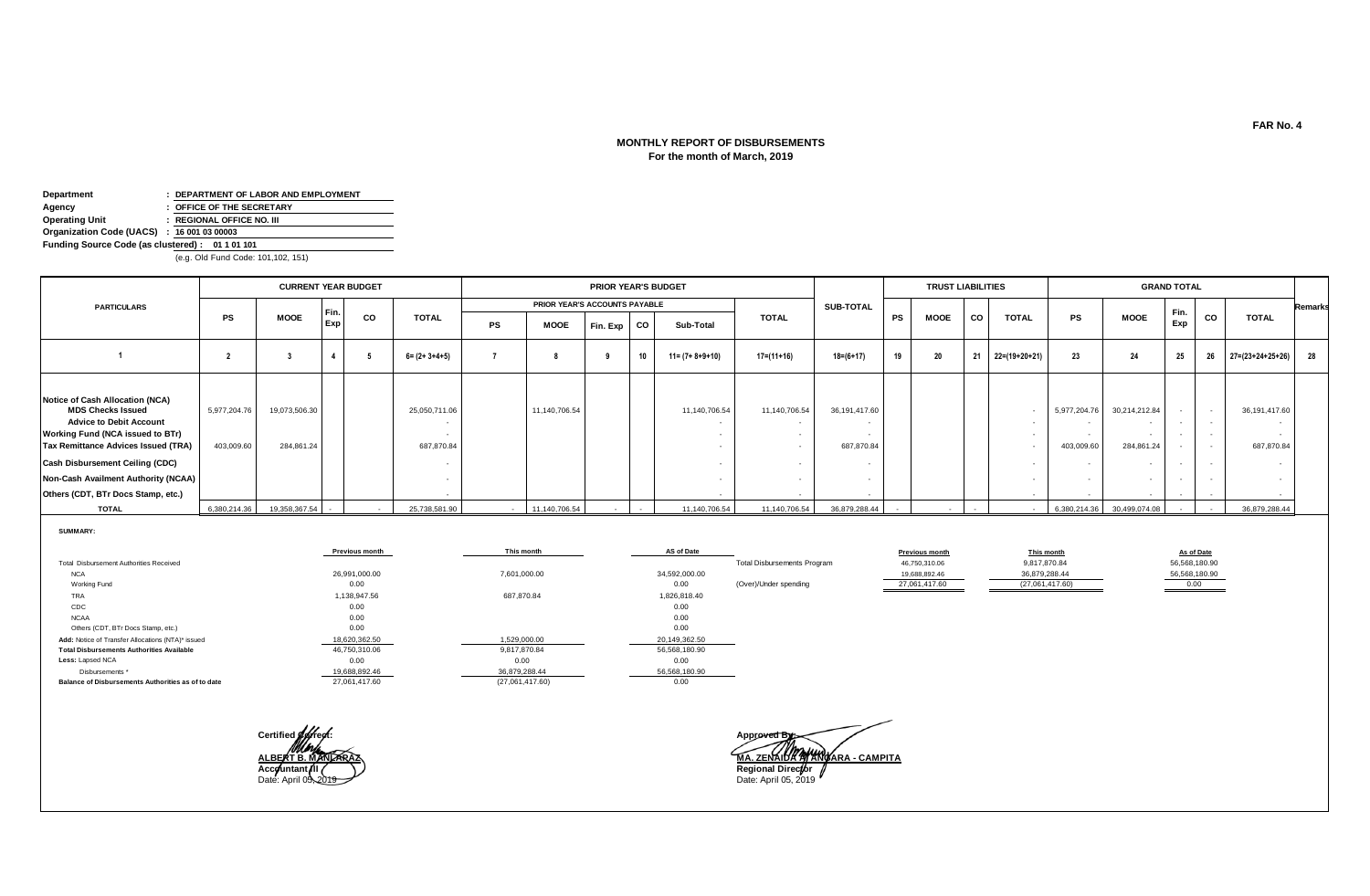# **For the month of April, 2019 MONTHLY REPORT OF DISBURSEMENTS**

| Department                                      | : DEPARTMENT OF LABOR AND EMPLOYMENT |  |  |  |  |  |  |  |  |  |  |
|-------------------------------------------------|--------------------------------------|--|--|--|--|--|--|--|--|--|--|
| Agency                                          | : OFFICE OF THE SECRETARY            |  |  |  |  |  |  |  |  |  |  |
| <b>Operating Unit</b>                           | : REGIONAL OFFICE NO. III            |  |  |  |  |  |  |  |  |  |  |
| Organization Code (UACS) : 16 001 03 00003      |                                      |  |  |  |  |  |  |  |  |  |  |
| Funding Source Code (as clustered): 01 1 01 101 |                                      |  |  |  |  |  |  |  |  |  |  |

(e.g. Old Fund Code: 101,102, 151)

|                                                                                                                                                                                                                                                                                                               |                            | <b>CURRENT YEAR BUDGET</b> |             |        |                            |        |                                        | PRIOR YEAR'S BUDGET |    |                         |                                        |                             |           | <b>CURRENT YEAR'S PAYABLE</b> |        |               |                            |                                      | <b>GRAND TOTAL</b> |                                                                          |                                       |                |
|---------------------------------------------------------------------------------------------------------------------------------------------------------------------------------------------------------------------------------------------------------------------------------------------------------------|----------------------------|----------------------------|-------------|--------|----------------------------|--------|----------------------------------------|---------------------|----|-------------------------|----------------------------------------|-----------------------------|-----------|-------------------------------|--------|---------------|----------------------------|--------------------------------------|--------------------|--------------------------------------------------------------------------|---------------------------------------|----------------|
| <b>PARTICULARS</b>                                                                                                                                                                                                                                                                                            |                            |                            |             |        |                            |        | <b>CURRENT YEAR'S ACCOUNTS PAYABLE</b> |                     |    |                         |                                        | <b>SUB-TOTAL</b>            |           |                               |        |               |                            |                                      |                    |                                                                          |                                       | <b>Remarks</b> |
|                                                                                                                                                                                                                                                                                                               | PS                         | <b>MOOE</b>                | Fin.<br>Exp | CO     | <b>TOTAL</b>               | PS     | <b>MOOE</b>                            | Fin. Exp            | CO | Sub-Total               | <b>TOTAL</b>                           |                             | <b>PS</b> | <b>MOOE</b>                   | CO     | <b>TOTAL</b>  | <b>PS</b>                  | <b>MOOE</b>                          | Fin.<br>Exp        | CO                                                                       | <b>TOTAL</b>                          |                |
|                                                                                                                                                                                                                                                                                                               |                            |                            |             |        | $6 = (2 + 3 + 4 + 5)$      |        |                                        |                     | 10 | $11 = (7 + 8 + 9 + 10)$ | 17=(11+16)                             | 18=(6+17)                   | 19        | 20                            | 21     | 22=(19+20+21) | 23                         | 24                                   | 25                 | 26                                                                       | $27=(23+24+25+26)$ 28                 |                |
| Notice of Cash Allocation (NCA)<br><b>MDS Checks Issued</b><br><b>Advice to Debit Account</b><br><b>Working Fund (NCA issued to BTr)</b><br><b>Tax Remittance Advices Issued (TRA)</b><br>Cash Disbursement Ceiling (CDC)<br><b>Non-Cash Availment Authority (NCAA)</b><br>Others (CDT, BTr Docs Stamp, etc.) | 4,580,607.27<br>403,009.60 | 5,388,724.53<br>112.707.94 |             |        | 9,969,331.80<br>515,717.54 |        | 274,261.15                             |                     |    | 274,261.15              | 274,261.15<br>$\overline{\phantom{a}}$ | 10,243,592.95<br>515,717.54 |           |                               |        | $\sim$        | 4,580,607.27<br>403,009.60 | 5,662,985.68<br>$\sim$<br>112,707.94 |                    | $\overline{\phantom{a}}$<br>$\overline{\phantom{a}}$<br>$\sim$<br>$\sim$ | 10,243,592.95<br>$\sim$<br>515,717.54 |                |
| <b>TOTAL</b>                                                                                                                                                                                                                                                                                                  | 4,983,616.87               | 5,501,432.47               | $\sim$      | $\sim$ | 10,485,049.34              | $\sim$ | 274,261.15                             |                     |    | 274,261.15              | 274,261.15                             | 10,759,310.49               |           |                               | $\sim$ | $\sim$        | 4,983,616.87               | 5,775,693.62                         |                    |                                                                          | 10,759,310.49                         |                |

**SUMMARY:**

|                                                    | <b>Previous month</b> | This month    | AS of Date     |                                    | <b>Previous month</b> | This month    | As of Date     |
|----------------------------------------------------|-----------------------|---------------|----------------|------------------------------------|-----------------------|---------------|----------------|
| Total Disbursement Authorities Received            |                       |               |                | <b>Total Disbursements Program</b> | 56,568,180.90         | 92,675,449.10 | 149,243,630.00 |
| <b>NCA</b>                                         | 34,592,000.00         | 92.159.731.56 | 126,751,731.56 |                                    | 56,568,180.90         | 10,759,310.49 | 67,327,491.39  |
| Working Fund                                       | 0.00                  |               | 0.00           | (Over)/Under spending              | 0.00                  | 81,916,138.61 | 81,916,138.61  |
| TRA                                                | 1,826,818.40          | 515,717.54    | 2,342,535.94   |                                    |                       |               |                |
| CDC                                                | 0.00                  |               | 0.00           |                                    |                       |               |                |
| <b>NCAA</b>                                        | 0.00                  |               | 0.00           |                                    |                       |               |                |
| Others (CDT, BTr Docs Stamp, etc.)                 | 0.00                  |               | 0.00           |                                    |                       |               |                |
| Add: Notice of Transfer Allocations (NTA)* issued  | 20,149,362.50         |               | 20,149,362.50  |                                    |                       |               |                |
| <b>Total Disbursements Authorities Available</b>   | 56,568,180.90         | 92,675,449.10 | 149,243,630.00 |                                    |                       |               |                |
| Less: Lapsed NCA                                   | 0.00                  |               | 0.00           |                                    |                       |               |                |
| Disbursements *                                    | 56,568,180.90         | 10,759,310.49 | 67,327,491.39  |                                    |                       |               |                |
| Balance of Disbursements Authorities as of to date | 0.00                  | 81,916,138.61 | 81,916,138.61  |                                    |                       |               |                |



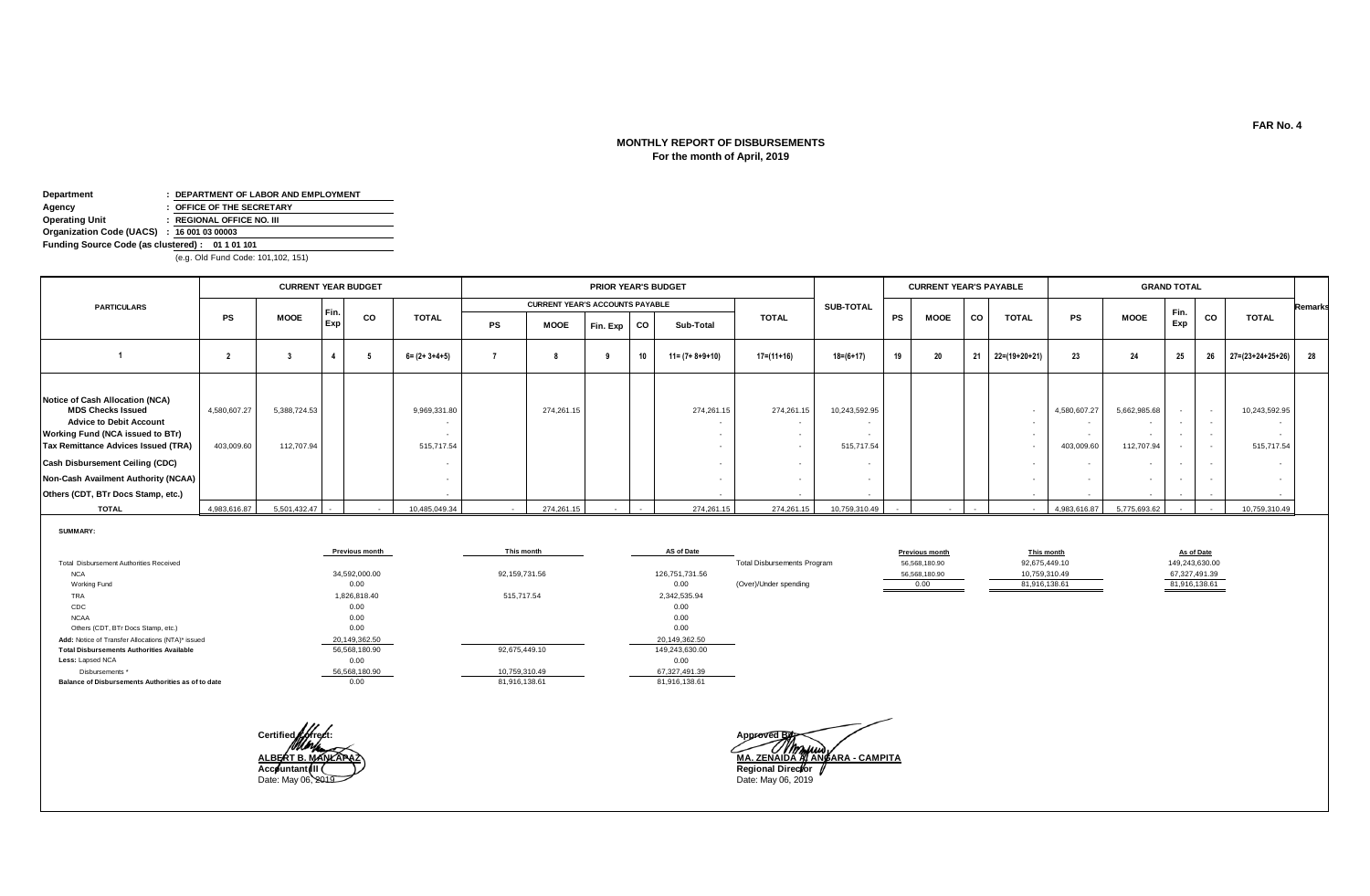# **MONTHLY REPORT OF DISBURSEMENTS For the month of May, 2019**

| Department                                      | : DEPARTMENT OF LABOR AND EMPLOYMENT |  |  |  |  |  |  |  |  |  |  |  |
|-------------------------------------------------|--------------------------------------|--|--|--|--|--|--|--|--|--|--|--|
| Agency                                          | : OFFICE OF THE SECRETARY            |  |  |  |  |  |  |  |  |  |  |  |
| <b>Operating Unit</b>                           | : REGIONAL OFFICE NO. III            |  |  |  |  |  |  |  |  |  |  |  |
| Organization Code (UACS) : 16 001 03 00003      |                                      |  |  |  |  |  |  |  |  |  |  |  |
| Funding Source Code (as clustered): 01 1 01 101 |                                      |  |  |  |  |  |  |  |  |  |  |  |
|                                                 |                                      |  |  |  |  |  |  |  |  |  |  |  |

(e.g. Old Fund Code: 101,102, 151)

| PRIOR YEAR'S ACCOUNTS PAYABLE<br><b>PARTICULARS</b><br>SUB-TOTAL<br>Fin.<br>Fin.<br>co<br>CO<br><b>PS</b><br><b>CO</b><br><b>TOTAL</b><br><b>PS</b><br><b>MOOE</b><br><b>TOTAL</b><br><b>MOOE</b><br><b>TOTAL</b><br>PS<br>MOOE<br><b>TOTAL</b><br>Exp<br>Exp<br>Fin. Exp<br>CO<br>PS<br><b>MOOE</b><br>Sub-Total<br>20<br>23<br>$27=(23+24+25+26)$ 28<br>21<br>25<br>19<br>22=(19+20+21)<br>24<br>26<br>$6 = (2 + 3 + 4 + 5)$<br>$11 = (7 + 8 + 9 + 10)$<br>17=(11+16)<br>18=(6+17)<br>10<br>Notice of Cash Allocation (NCA)<br><b>MDS Checks Issued</b><br>42,615,814.99<br>11,196,006.79<br>31,419,808.20<br>42,615,814.99<br>42,615,814.99<br>31,419,808.20<br>##########<br><b>Advice to Debit Account</b><br><b>Working Fund (NCA issued to BTr)</b><br>$\sim$<br>$\sim$<br>520,108.81<br><b>Tax Remittance Advices Issued (TRA)</b><br>147,323.07<br>667,431.88<br>667,431.88<br>147,323.07<br>667,431.88<br>520,108.81<br>$\sim$<br>$\sim$<br>Cash Disbursement Ceiling (CDC)<br><b>Non-Cash Availment Authority (NCAA)</b><br>$\sim$<br>Others (CDT, BTr Docs Stamp, etc.)<br>. . | <b>CURRENT YEAR BUDGET</b> |  |  |  |  |  |  |  | PRIOR YEAR'S BUDGET |  | <b>TRUST LIABILITIES</b> |  |  | <b>GRAND TOTAL</b> |  |                |
|--------------------------------------------------------------------------------------------------------------------------------------------------------------------------------------------------------------------------------------------------------------------------------------------------------------------------------------------------------------------------------------------------------------------------------------------------------------------------------------------------------------------------------------------------------------------------------------------------------------------------------------------------------------------------------------------------------------------------------------------------------------------------------------------------------------------------------------------------------------------------------------------------------------------------------------------------------------------------------------------------------------------------------------------------------------------------------------------|----------------------------|--|--|--|--|--|--|--|---------------------|--|--------------------------|--|--|--------------------|--|----------------|
|                                                                                                                                                                                                                                                                                                                                                                                                                                                                                                                                                                                                                                                                                                                                                                                                                                                                                                                                                                                                                                                                                            |                            |  |  |  |  |  |  |  |                     |  |                          |  |  |                    |  | <b>Remarks</b> |
|                                                                                                                                                                                                                                                                                                                                                                                                                                                                                                                                                                                                                                                                                                                                                                                                                                                                                                                                                                                                                                                                                            |                            |  |  |  |  |  |  |  |                     |  |                          |  |  |                    |  |                |
|                                                                                                                                                                                                                                                                                                                                                                                                                                                                                                                                                                                                                                                                                                                                                                                                                                                                                                                                                                                                                                                                                            |                            |  |  |  |  |  |  |  |                     |  |                          |  |  |                    |  |                |
| <b>TOTAL</b><br>11,716,115.60 31,567,131.27<br>43,283,246.87<br>43,283,246.87<br>43,283,246.87<br>31,567,131.27<br>###########<br>$\sim$<br>$\overline{\phantom{a}}$                                                                                                                                                                                                                                                                                                                                                                                                                                                                                                                                                                                                                                                                                                                                                                                                                                                                                                                       |                            |  |  |  |  |  |  |  |                     |  |                          |  |  |                    |  |                |

**SUMMARY:**

|                                                    | <b>Previous month</b> | This month        | AS of Date     |                                    | <b>Previous month</b> | This month      | As of Date     |
|----------------------------------------------------|-----------------------|-------------------|----------------|------------------------------------|-----------------------|-----------------|----------------|
| Total Disbursement Authorities Received            |                       |                   |                | <b>Total Disbursements Program</b> | 149,243,630.00        | 26,766,819.44   | 176,010,449.44 |
| <b>NCA</b>                                         | 126,751,731.56        | 26,099,387.56     | 152,851,119.12 |                                    | 67,327,491.39         | 43,283,246.87   | 110,610,738.26 |
| Working Fund                                       | 0.00                  |                   | 0.00           | (Over)/Under spending              | 81,916,138.61         | (16,516,427.43) | 65,399,711.18  |
| TRA                                                | 2,342,535.94          | 667,431.88        | 3,009,967.82   |                                    |                       |                 |                |
| CDC                                                | 0.00                  |                   | 0.00           |                                    |                       |                 |                |
| <b>NCAA</b>                                        | 0.00                  |                   | 0.00           |                                    |                       |                 |                |
| Others (CDT, BTr Docs Stamp, etc.)                 | 0.00                  |                   | 0.00           |                                    |                       |                 |                |
| Add: Notice of Transfer Allocations (NTA)* issued  | 20,149,362.50         |                   | 20,149,362.50  |                                    |                       |                 |                |
| <b>Total Disbursements Authorities Available</b>   | 149,243,630.00        | 26,766,819.44     | 176.010.449.44 |                                    |                       |                 |                |
| Less: Lapsed NCA                                   | 0.00                  |                   | 0.00           |                                    |                       |                 |                |
| Disbursements *                                    | 67,327,491.39         | 43,283,246.87     | 110,610,738.26 |                                    |                       |                 |                |
| Balance of Disbursements Authorities as of to date | 81,916,138.61         | (16, 516, 427.43) | 65,399,711.18  |                                    |                       |                 |                |



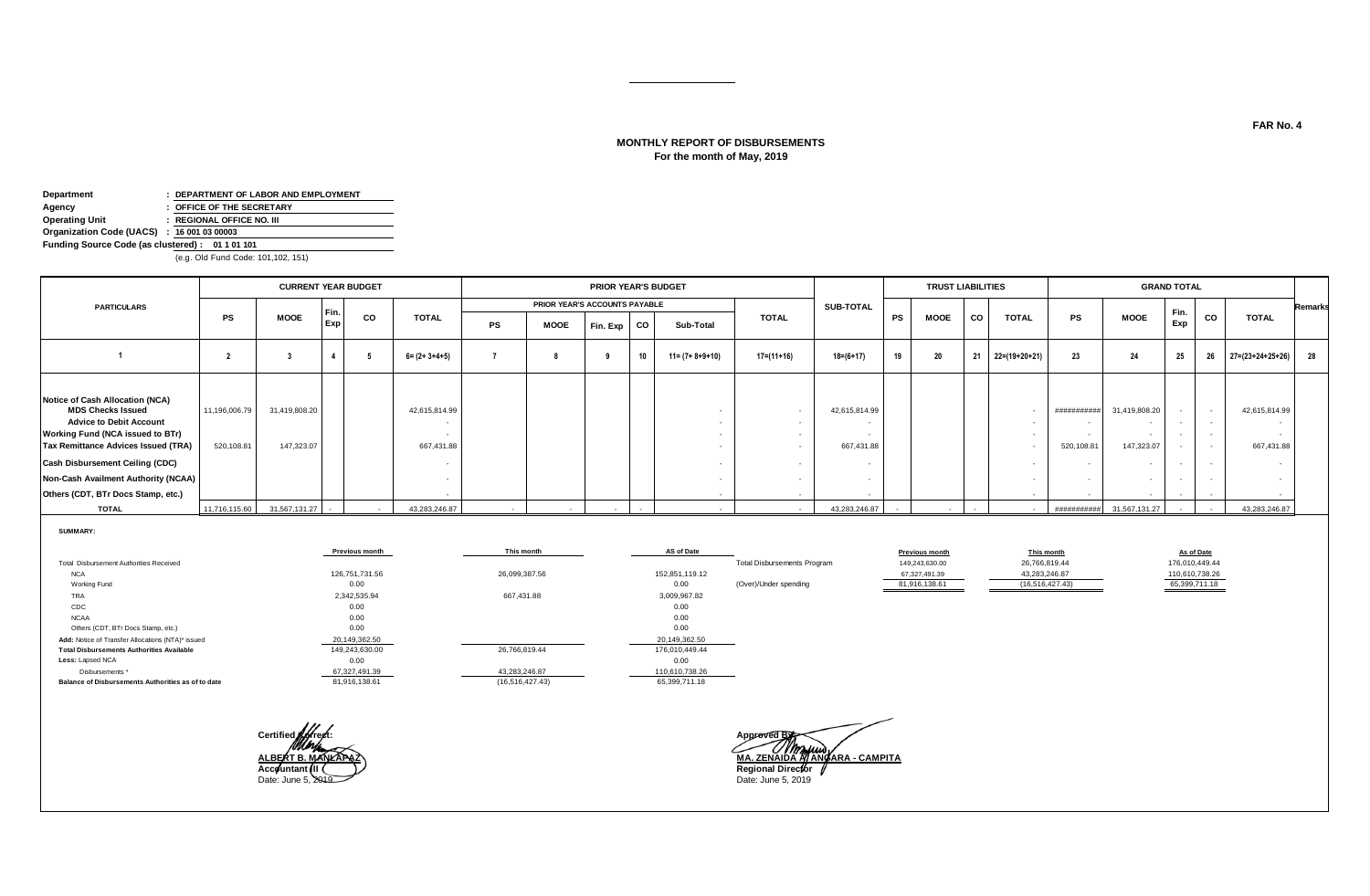#### 173,000,481.62

# **MONTHLY REPORT OF DISBURSEMENTS For the month of June, 2019**

| Department                                      | : DEPARTMENT OF LABOR AND EMPLOYMENT |
|-------------------------------------------------|--------------------------------------|
| Agency                                          | : OFFICE OF THE SECRETARY            |
| <b>Operating Unit</b>                           | : REGIONAL OFFICE NO. III            |
| Organization Code (UACS) : 16 001 03 00003      |                                      |
| Funding Source Code (as clustered): 01 1 01 101 |                                      |
|                                                 |                                      |

(e.g. Old Fund Code: 101,102, 151)

|                                                                                                                                                                                                                                                                                          |                             | <b>CURRENT YEAR BUDGET</b>  |        |        |                             |    |                               | <b>PRIOR YEAR'S BUDGET</b> |           |                         |              |                             |           | <b>TRUST LIABILITIES</b> |        |               |                          |                                              | <b>GRAND TOTAL</b> |                              |                                       |                |
|------------------------------------------------------------------------------------------------------------------------------------------------------------------------------------------------------------------------------------------------------------------------------------------|-----------------------------|-----------------------------|--------|--------|-----------------------------|----|-------------------------------|----------------------------|-----------|-------------------------|--------------|-----------------------------|-----------|--------------------------|--------|---------------|--------------------------|----------------------------------------------|--------------------|------------------------------|---------------------------------------|----------------|
| <b>PARTICULARS</b>                                                                                                                                                                                                                                                                       |                             |                             | Fin.   |        |                             |    | PRIOR YEAR'S ACCOUNTS PAYABLE |                            |           |                         |              | <b>SUB-TOTAL</b>            |           |                          |        |               |                          |                                              | Fin.               |                              |                                       | <b>Remarks</b> |
|                                                                                                                                                                                                                                                                                          | <b>PS</b>                   | <b>MOOE</b>                 | Exp    | CO     | <b>TOTAL</b>                | PS | MOOE                          | Fin. Exp                   | <b>CO</b> | Sub-Total               | <b>TOTAL</b> |                             | <b>PS</b> | <b>MOOE</b>              | CO     | <b>TOTAL</b>  | PS                       | <b>MOOE</b>                                  | Exp                | CO                           | <b>TOTAL</b>                          |                |
|                                                                                                                                                                                                                                                                                          |                             |                             |        |        | $6 = (2 + 3 + 4 + 5)$       |    |                               |                            | 10        | $11 = (7 + 8 + 9 + 10)$ | $17=(11+16)$ | $18 = (6 + 17)$             | 19        | 20                       | 21     | 22=(19+20+21) | 23                       | 24                                           | 25                 | 26                           | $27 = (23 + 24 + 25 + 26)$ 28         |                |
| Notice of Cash Allocation (NCA)<br><b>MDS Checks Issued</b><br><b>Advice to Debit Account</b><br>Working Fund (NCA issued to BTr)<br>Tax Remittance Advices Issued (TRA)<br>Cash Disbursement Ceiling (CDC)<br>Non-Cash Availment Authority (NCAA)<br>Others (CDT, BTr Docs Stamp, etc.) | 10,912,053.36<br>513,609.78 | 54,537,016.60<br>474.716.62 |        |        | 65,449,069.96<br>988,326.40 |    | 246,774.72                    |                            |           | 246,774.72              | 246,774.72   | 65,695,844.68<br>988,326.40 |           |                          |        |               | ##########<br>513,609.78 | 54,783,791.32<br>. .<br>$\sim$<br>474,716.62 |                    | <b>.</b><br>$\sim$<br>$\sim$ | 65,695,844.68<br>$\sim$<br>988,326.40 |                |
| <b>TOTAL</b>                                                                                                                                                                                                                                                                             | 11,425,663.14               | 55,011,733.22               | $\sim$ | $\sim$ | 66,437,396.36               |    | 246,774.72                    |                            |           | 246,774.72              | 246,774,72   | 66.684.171.08               |           | $\sim$                   | $\sim$ |               | ###########              | 55,258,507.94                                |                    |                              | 66,684,171.08                         |                |

**SUMMARY:**

|                                                    | <b>Previous month</b> | This month      | AS of Date       |                                    | <b>Previous month</b> | This month      | As of Date     |
|----------------------------------------------------|-----------------------|-----------------|------------------|------------------------------------|-----------------------|-----------------|----------------|
| Total Disbursement Authorities Received            |                       |                 |                  | <b>Total Disbursements Program</b> | 176,010,449.44        | 1,284,459.90    | 177,294,909.34 |
| <b>NCA</b>                                         | 133.140.000.00        | 27,841.00       | 133, 167, 841.00 |                                    | 110,610,738.26        | 66,684,171.08   | 177,294,909.34 |
| Working Fund                                       | 0.00                  |                 | 0.00             | (Over)/Under spending              | 65,399,711.18         | (65,399,711.18) | 0.00           |
| TRA                                                | 3,009,967.82          | 988,326.40      | 3,998,294.22     |                                    |                       |                 |                |
| CDC                                                | 0.00                  |                 | 0.00             |                                    |                       |                 |                |
| <b>NCAA</b>                                        | 0.00                  |                 | 0.00             |                                    |                       |                 |                |
| Others (CDT, BTr Docs Stamp, etc.)                 | 0.00                  |                 | 0.00             |                                    |                       |                 |                |
| Add: Notice of Transfer Allocations (NTA)* issued  | 39,860,481.62         | 268.292.50      | 40,128,774.12    |                                    |                       |                 |                |
| <b>Total Disbursements Authorities Available</b>   | 176,010,449.44        | 1,284,459.90    | 177,294,909.34   |                                    |                       |                 |                |
| Less: Lapsed NCA                                   | 0.00                  | 0.00            | 0.00             |                                    |                       |                 |                |
| Disbursements *                                    | 110,610,738.26        | 66,684,171.08   | 177,294,909.34   |                                    |                       |                 |                |
| Balance of Disbursements Authorities as of to date | 65,399,711.18         | (65,399,711.18) | 0.00             |                                    |                       |                 |                |



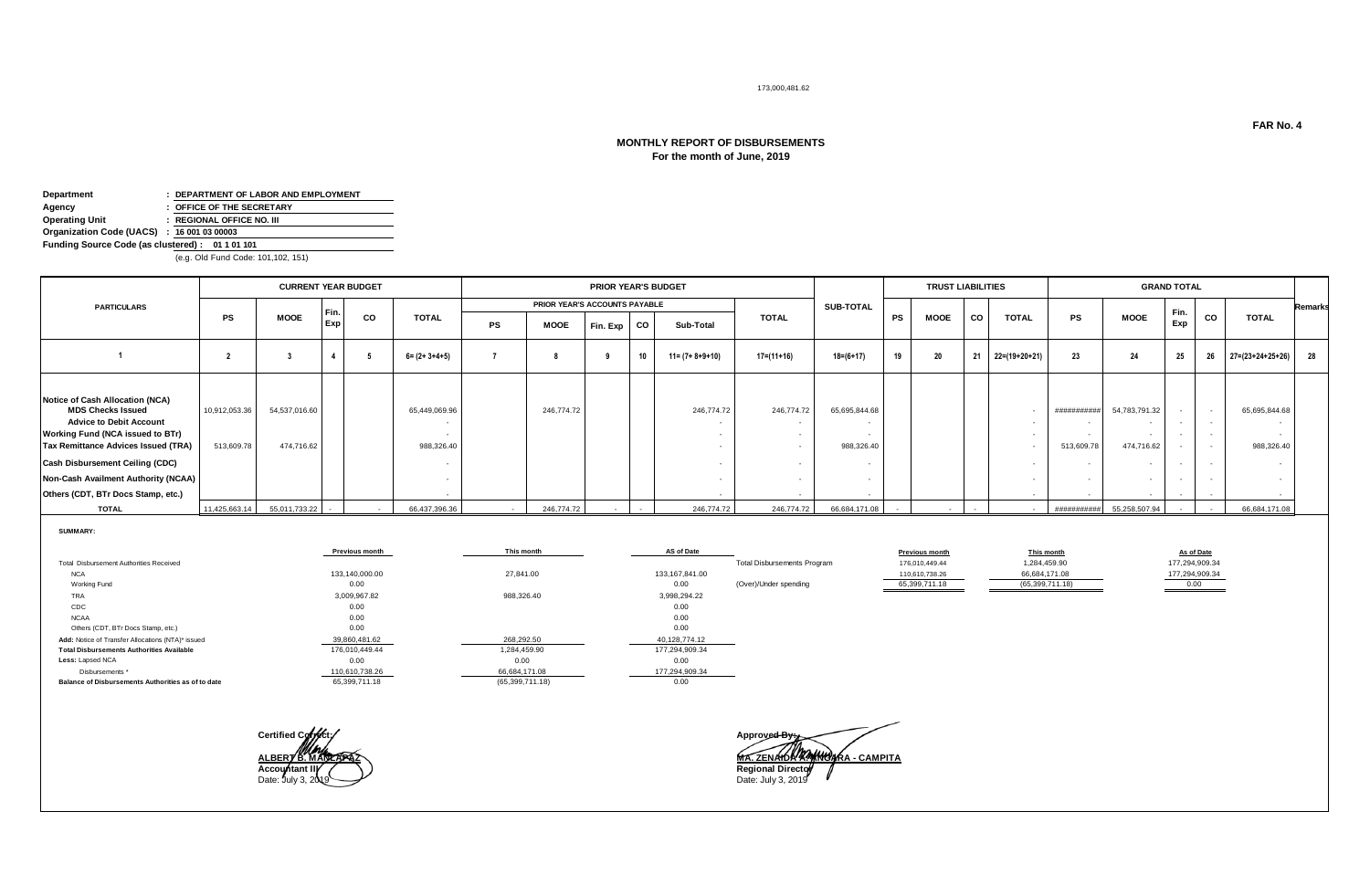# **For the month of July, 2019 MONTHLY REPORT OF DISBURSEMENTS**

| Department                                      | : DEPARTMENT OF LABOR AND EMPLOYMENT |
|-------------------------------------------------|--------------------------------------|
| Agency                                          | : OFFICE OF THE SECRETARY            |
| <b>Operating Unit</b>                           | : REGIONAL OFFICE NO. III            |
| Organization Code (UACS) : 16 001 03 00003      |                                      |
| Funding Source Code (as clustered): 01 1 01 101 |                                      |

(e.g. Old Fund Code: 101,102, 151)

|                                                                                                                                                                                                                                                                                                 |                            | <b>CURRENT YEAR BUDGET</b> |      |           |                            | <b>PRIOR YEAR'S BUDGET</b> |                               |          |           |                         |              |                             |           | <b>TRUST LIABILITIES</b> |        |               |                            |                                                | <b>GRAND TOTAL</b> |                  |                                       |                |
|-------------------------------------------------------------------------------------------------------------------------------------------------------------------------------------------------------------------------------------------------------------------------------------------------|----------------------------|----------------------------|------|-----------|----------------------------|----------------------------|-------------------------------|----------|-----------|-------------------------|--------------|-----------------------------|-----------|--------------------------|--------|---------------|----------------------------|------------------------------------------------|--------------------|------------------|---------------------------------------|----------------|
| <b>PARTICULARS</b>                                                                                                                                                                                                                                                                              |                            |                            | Fin. |           |                            |                            | PRIOR YEAR'S ACCOUNTS PAYABLE |          |           |                         |              | <b>SUB-TOTAL</b>            |           |                          |        |               |                            |                                                |                    |                  |                                       | <b>Remarks</b> |
|                                                                                                                                                                                                                                                                                                 | <b>PS</b>                  | <b>MOOE</b>                | Exp  | <b>CO</b> | <b>TOTAL</b>               | <b>PS</b>                  | MOOE                          | Fin. Exp | <b>CO</b> | Sub-Total               | <b>TOTAL</b> |                             | <b>PS</b> | <b>MOOE</b>              | CO     | <b>TOTAL</b>  | PS                         | <b>MOOE</b>                                    | Fin.<br>Exp        | CO               | <b>TOTAL</b>                          |                |
|                                                                                                                                                                                                                                                                                                 |                            |                            |      |           | $6 = (2 + 3 + 4 + 5)$      |                            |                               |          | 10        | $11 = (7 + 8 + 9 + 10)$ | $17=(11+16)$ | $18 = (6 + 17)$             | 19        | 20                       | 21     | 22=(19+20+21) | 23                         | 24                                             | 25                 | 26               | $27 = (23 + 24 + 25 + 26)$ 28         |                |
| Notice of Cash Allocation (NCA)<br><b>MDS Checks Issued</b><br><b>Advice to Debit Account</b><br>Working Fund (NCA issued to BTr)<br><b>Tax Remittance Advices Issued (TRA)</b><br>Cash Disbursement Ceiling (CDC)<br>Non-Cash Availment Authority (NCAA)<br>Others (CDT, BTr Docs Stamp, etc.) | 3,980,515.97<br>590,900.84 | 5,989,138.18<br>242.177.45 |      |           | 9,969,654.15<br>833,078.29 |                            | 1,126,616.23                  |          |           | 1,126,616.23            | 1,126,616.23 | 11,096,270.38<br>833,078.29 |           |                          |        | $\sim$        | 3,980,515.97<br>590,900.84 | 7,115,754.41<br>$\sim$<br>242,177.45<br>$\sim$ |                    | $\sim$<br>$\sim$ | 11,096,270.38<br>$\sim$<br>833,078.29 |                |
| <b>TOTAL</b>                                                                                                                                                                                                                                                                                    | 4,571,416.81               | 6,231,315.63               |      |           | 10,802,732.44              |                            | 1,126,616.23                  |          |           | 1,126,616.23            |              | 1,126,616.23 11,929,348.67  |           |                          | $\sim$ | $\sim$        | 4,571,416.81               | 7,357,931.86                                   |                    |                  | 11,929,348.67                         |                |

**SUMMARY:**

|                                                    | <b>Previous month</b> | This month    | AS of Date        |                                    | <b>Previous month</b> | This month    | As of Date     |
|----------------------------------------------------|-----------------------|---------------|-------------------|------------------------------------|-----------------------|---------------|----------------|
| Total Disbursement Authorities Received            |                       |               |                   | <b>Total Disbursements Program</b> | 177,294,909.34        | 55,902,595.60 | 233,197,504.94 |
| <b>NCA</b>                                         | 133.167.841.00        | 5,869,000.00  | 139,036,841.00    |                                    | 177,294,909.34        | 11,929,348.67 | 189,224,258.01 |
| Working Fund                                       | 0.00                  |               | 0.00              | (Over)/Under spending              | 0.00                  | 43,973,246.93 | 43,973,246.93  |
| <b>TRA</b>                                         | 3,998,294.22          | 833,078.29    | 4,831,372.51      |                                    |                       |               |                |
| CDC                                                | 0.00                  |               | 0.00              |                                    |                       |               |                |
| <b>NCAA</b>                                        | 0.00                  |               | 0.00              |                                    |                       |               |                |
| Others (CDT, BTr Docs Stamp, etc.)                 | 0.00                  |               | 0.00              |                                    |                       |               |                |
| Add: Notice of Transfer Allocations (NTA)* issued  | 40,128,774.12         | 49.200.517.31 | 89,329,291.43     |                                    |                       |               |                |
| <b>Total Disbursements Authorities Available</b>   | 177,294,909.34        | 55,902,595.60 | 233, 197, 504. 94 |                                    |                       |               |                |
| Less: Lapsed NCA                                   | 0.00                  |               | 0.00              |                                    |                       |               |                |
| Disbursements *                                    | 177,294,909.34        | 11,929,348.67 | 189,224,258.01    |                                    |                       |               |                |
| Balance of Disbursements Authorities as of to date | 0.00                  | 43,973,246.93 | 43,973,246.93     |                                    |                       |               |                |



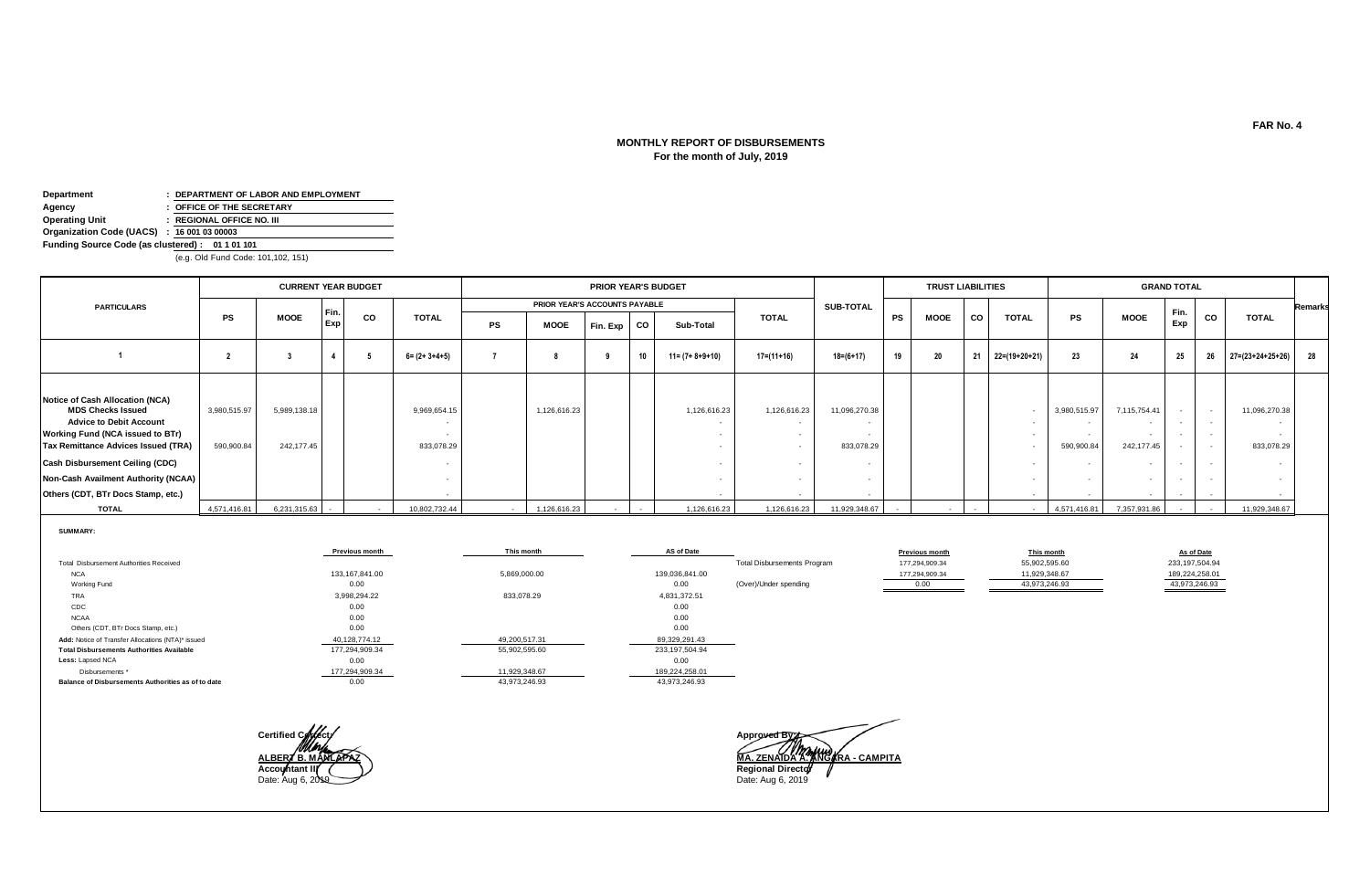#### 77,449,980.00

# **MONTHLY REPORT OF DISBURSEMENTS For the month of August 2019**

| Department                                      | : DEPARTMENT OF LABOR AND EMPLOYMENT |
|-------------------------------------------------|--------------------------------------|
| Agency                                          | : OFFICE OF THE SECRETARY            |
| <b>Operating Unit</b>                           | : REGIONAL OFFICE NO. III            |
| Organization Code (UACS) : 16 001 03 00003      |                                      |
| Funding Source Code (as clustered): 01 1 01 101 |                                      |

(e.g. Old Fund Code: 101,102, 151)

|                                                                                                                                                                                                                                                                                                        |                            | <b>CURRENT YEAR BUDGET</b>  |      |        |                             | PRIOR YEAR'S BUDGET |                               |          |           |                         |              |                             |           | <b>TRUST LIABILITIES</b> |    |                 |                            |                                              | <b>GRAND TOTAL</b> |                  |                             |                |
|--------------------------------------------------------------------------------------------------------------------------------------------------------------------------------------------------------------------------------------------------------------------------------------------------------|----------------------------|-----------------------------|------|--------|-----------------------------|---------------------|-------------------------------|----------|-----------|-------------------------|--------------|-----------------------------|-----------|--------------------------|----|-----------------|----------------------------|----------------------------------------------|--------------------|------------------|-----------------------------|----------------|
| <b>PARTICULARS</b>                                                                                                                                                                                                                                                                                     |                            |                             | Fin. |        |                             |                     | PRIOR YEAR'S ACCOUNTS PAYABLE |          |           |                         |              | <b>SUB-TOTAL</b>            |           |                          |    |                 |                            |                                              | Fin.               |                  |                             | <b>Remarks</b> |
|                                                                                                                                                                                                                                                                                                        | <b>PS</b>                  | <b>MOOE</b>                 | Exp  | CO     | <b>TOTAL</b>                | PS                  | MOOE                          | Fin. Exp | <b>CO</b> | Sub-Total               | <b>TOTAL</b> |                             | <b>PS</b> | <b>MOOE</b>              | co | <b>TOTAL</b>    | PS                         | <b>MOOE</b>                                  | Exp                | <b>CO</b>        | <b>TOTAL</b>                |                |
|                                                                                                                                                                                                                                                                                                        |                            |                             |      |        | $6 = (2 + 3 + 4 + 5)$       |                     |                               |          | 10        | $11 = (7 + 8 + 9 + 10)$ | 17=(11+16)   | $18 = (6 + 17)$             | 19        | 20                       | 21 | $22=(19+20+21)$ | 23                         | 24                                           | 25                 |                  | 26 27=(23+24+25+26) 28      |                |
| Notice of Cash Allocation (NCA)<br><b>MDS Checks Issued</b><br><b>Advice to Debit Account</b><br><b>Working Fund (NCA issued to BTr)</b><br><b>Tax Remittance Advices Issued (TRA)</b><br>Cash Disbursement Ceiling (CDC)<br>Non-Cash Availment Authority (NCAA)<br>Others (CDT, BTr Docs Stamp, etc.) | 5,148,787.42<br>541,626.58 | 15,505,982.17<br>141,433.13 |      |        | 20,654,769.59<br>683,059.71 |                     |                               |          |           | . .                     |              | 20,654,769.59<br>683,059.71 |           |                          |    |                 | 5,148,787.42<br>541,626.58 | 15,505,982.17<br>141,433.13<br>. .<br>$\sim$ |                    | $\sim$<br>$\sim$ | 20,654,769.59<br>683,059.71 |                |
| <b>TOTAL</b>                                                                                                                                                                                                                                                                                           | 5,690,414.00               | 15,647,415.30               |      | $\sim$ | 21,337,829.30               |                     |                               | $\sim$   |           |                         |              | 21,337,829.30               |           | $\sim$                   |    |                 | 5,690,414.00               | 15,647,415.30                                |                    | $\sim$           | 21,337,829.30               |                |

|                                                    | Previous month | This month    | AS of Date     |                                    | <b>Previous month</b> | This month    | As of Date     |
|----------------------------------------------------|----------------|---------------|----------------|------------------------------------|-----------------------|---------------|----------------|
| Total Disbursement Authorities Received            |                |               |                | <b>Total Disbursements Program</b> | 233,197,504.94        | 57,795,385.71 | 290,992,890.65 |
| <b>NCA</b>                                         | 139,036,841.00 | 35,226,000.00 | 174,262,841.00 |                                    | 189,224,258.01        | 21,337,829.30 | 210,562,087.31 |
| Working Fund                                       | 0.00           |               | 0.00           | (Over)/Under spending              | 43,973,246.93         | 36,457,556.41 | 80,430,803.34  |
| TRA                                                | 4,831,372.51   | 683,059.71    | 5,514,432.22   |                                    |                       |               |                |
| CDC                                                | 0.00           |               | 0.00           |                                    |                       |               |                |
| <b>NCAA</b>                                        | 0.00           |               | 0.00           |                                    |                       |               |                |
| Others (CDT, BTr Docs Stamp, etc.)                 | 0.00           |               | 0.00           |                                    |                       |               |                |
| Add: Notice of Transfer Allocations (NTA)* issued  | 89,329,291.43  | 21,886,326.00 | 111,215,617.43 |                                    |                       |               |                |
| <b>Total Disbursements Authorities Available</b>   | 233,197,504.94 | 57,795,385.71 | 290,992,890.65 |                                    |                       |               |                |
| Less: Lapsed NCA                                   | 0.00           |               | 0.00           |                                    |                       |               |                |
| Disbursements *                                    | 189,224,258.01 | 21,337,829.30 | 210,562,087.31 |                                    |                       |               |                |
| Balance of Disbursements Authorities as of to date | 43,973,246.93  | 36,457,556.41 | 80,430,803.34  |                                    |                       |               |                |



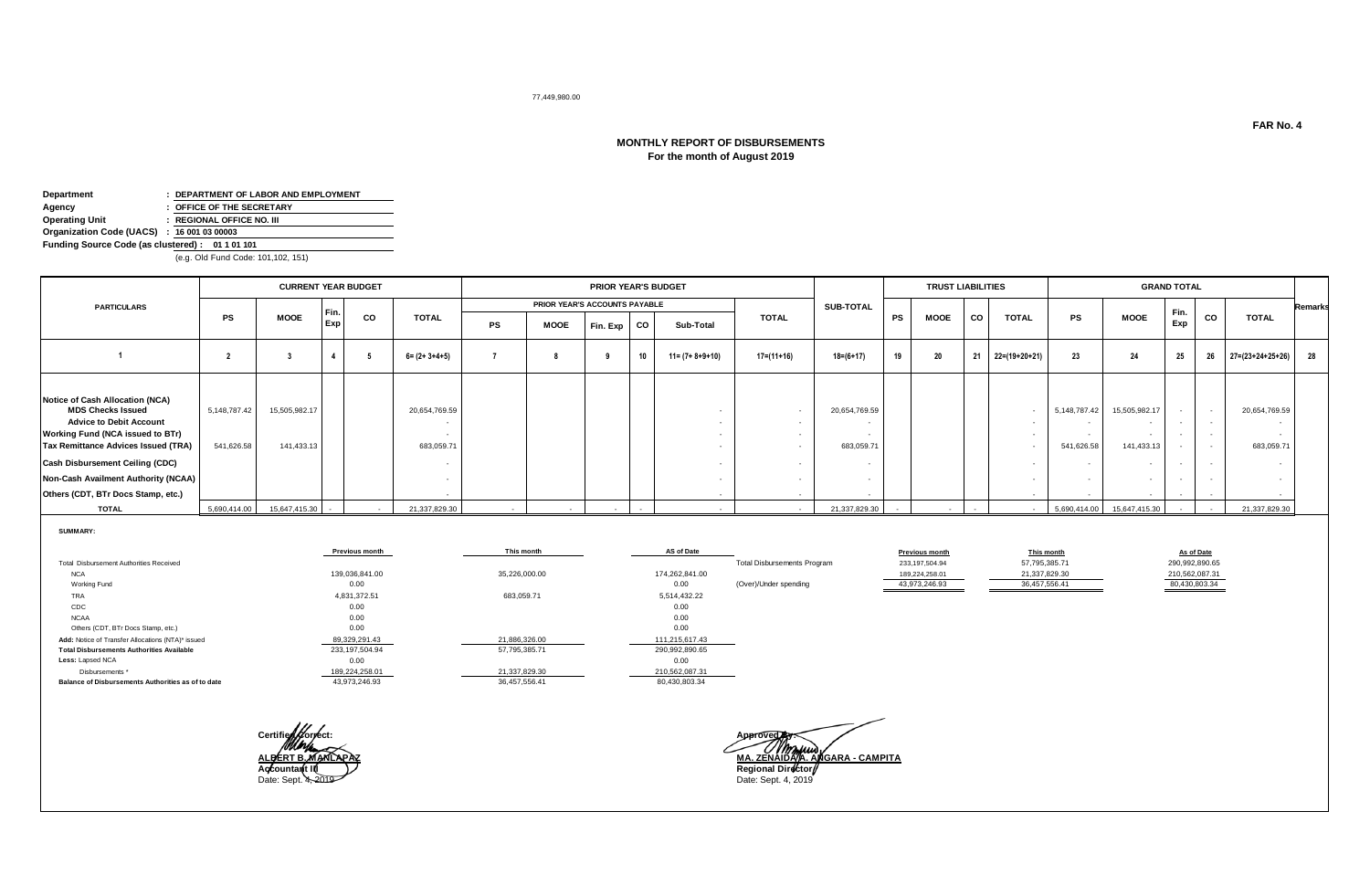# **MONTHLY REPORT OF DISBURSEMENTS For the month of September 2019**

| Department                                      | : DEPARTMENT OF LABOR AND EMPLOYMENT |
|-------------------------------------------------|--------------------------------------|
| Agency                                          | : OFFICE OF THE SECRETARY            |
| <b>Operating Unit</b>                           | : REGIONAL OFFICE NO. III            |
| Organization Code (UACS) : 16 001 03 00003      |                                      |
| Funding Source Code (as clustered): 01 1 01 101 |                                      |
|                                                 |                                      |

(e.g. Old Fund Code: 101,102, 151)

|                                                                                                                                                                                                                                                                                                        |                            | <b>CURRENT YEAR BUDGET</b>   |      |                  |                                | PRIOR YEAR'S BUDGET |                               |                          |    |                         |              |                                | <b>TRUST LIABILITIES</b> |      |        |               |                            | <b>GRAND TOTAL</b>                               |      |        |                                |                |
|--------------------------------------------------------------------------------------------------------------------------------------------------------------------------------------------------------------------------------------------------------------------------------------------------------|----------------------------|------------------------------|------|------------------|--------------------------------|---------------------|-------------------------------|--------------------------|----|-------------------------|--------------|--------------------------------|--------------------------|------|--------|---------------|----------------------------|--------------------------------------------------|------|--------|--------------------------------|----------------|
| <b>PARTICULARS</b>                                                                                                                                                                                                                                                                                     |                            |                              | Fin. |                  |                                |                     | PRIOR YEAR'S ACCOUNTS PAYABLE |                          |    |                         |              | SUB-TOTAL                      |                          |      |        |               |                            |                                                  | Fin. |        |                                | <b>Remarks</b> |
|                                                                                                                                                                                                                                                                                                        | PS                         | <b>MOOE</b>                  | Exp  | <b>CO</b>        | <b>TOTAL</b>                   | PS                  | <b>MOOE</b>                   | Fin. Exp                 | CO | Sub-Total               | <b>TOTAL</b> |                                | PS                       | MOOE | co     | <b>TOTAL</b>  | <b>PS</b>                  | <b>MOOE</b>                                      | Exp  | CO     | <b>TOTAL</b>                   |                |
|                                                                                                                                                                                                                                                                                                        |                            |                              |      |                  | $6 = (2 + 3 + 4 + 5)$          |                     |                               |                          | 10 | $11 = (7 + 8 + 9 + 10)$ | 17=(11+16)   | 18=(6+17)                      | 19                       | 20   | 21     | 22=(19+20+21) | 23                         | 24                                               | 25   | 26     | $27=(23+24+25+26)$ 28          |                |
| Notice of Cash Allocation (NCA)<br><b>MDS Checks Issued</b><br><b>Advice to Debit Account</b><br><b>Working Fund (NCA issued to BTr)</b><br><b>Tax Remittance Advices Issued (TRA)</b><br>Cash Disbursement Ceiling (CDC)<br>Non-Cash Availment Authority (NCAA)<br>Others (CDT, BTr Docs Stamp, etc.) | 5,632,652.79<br>615,264.33 | 160,847,150.05<br>563,122.94 |      |                  | 166,479,802.84<br>1,178,387.27 |                     |                               |                          |    |                         |              | 166,479,802.84<br>1,178,387.27 |                          |      |        | $\sim$        | 5,632,652.79<br>615,264.33 | 160,847,150.05<br>$\sim$<br>563,122.94<br>$\sim$ |      | $\sim$ | 166,479,802.84<br>1,178,387.27 |                |
| <b>TOTAL</b>                                                                                                                                                                                                                                                                                           |                            | 6,247,917.12 161,410,272.99  |      | $\sim$ 100 $\mu$ | 167,658,190.11                 |                     |                               | $\overline{\phantom{a}}$ |    |                         |              | 167,658,190.11                 |                          |      | $\sim$ |               |                            | 6,247,917.12 161,410,272.99                      |      |        | 167,658,190.11                 |                |

|                                                    | <b>Previous month</b> | This month        | AS of Date     |                                    | <b>Previous month</b> | This month        | As of Date     |
|----------------------------------------------------|-----------------------|-------------------|----------------|------------------------------------|-----------------------|-------------------|----------------|
| Total Disbursement Authorities Received            |                       |                   |                | <b>Total Disbursements Program</b> | 290,992,890.65        | 87,227,386.77     | 378,220,277.42 |
|                                                    |                       |                   |                |                                    |                       |                   |                |
| <b>NCA</b>                                         | 174.262.841.00        | 5,910,000.00      | 180,172,841.00 |                                    | 210,562,087.31        | 167,658,190.11    | 378,220,277.42 |
| Working Fund                                       | 0.00                  |                   | 0.00           | (Over)/Under spending              | 80,430,803.34         | (80, 430, 803.34) | $-0.00$        |
| TRA                                                | 5,514,432.22          | 1,178,387.27      | 6,692,819.49   |                                    |                       |                   |                |
| CDC                                                | 0.00                  |                   | 0.00           |                                    |                       |                   |                |
| <b>NCAA</b>                                        | 0.00                  |                   | 0.00           |                                    |                       |                   |                |
| Others (CDT, BTr Docs Stamp, etc.)                 | 0.00                  |                   | 0.00           |                                    |                       |                   |                |
| Add: Notice of Transfer Allocations (NTA)* issued  | 111,215,617.43        | 80,138,999.50     | 191,354,616.93 |                                    |                       |                   |                |
| <b>Total Disbursements Authorities Available</b>   | 290,992,890.65        | 87,227,386.77     | 378,220,277.42 |                                    |                       |                   |                |
| Less: Lapsed NCA                                   | 0.00                  |                   | 0.00           |                                    |                       |                   |                |
| Disbursements <sup>*</sup>                         | 210,562,087.31        | 167,658,190.11    | 378,220,277.42 |                                    |                       |                   |                |
| Balance of Disbursements Authorities as of to date | 80.430.803.34         | (80, 430, 803.34) | 0.00           |                                    |                       |                   |                |



<u>MA. ZENAHRAH WARA - CAMPITA</u>

**FAR No. 4**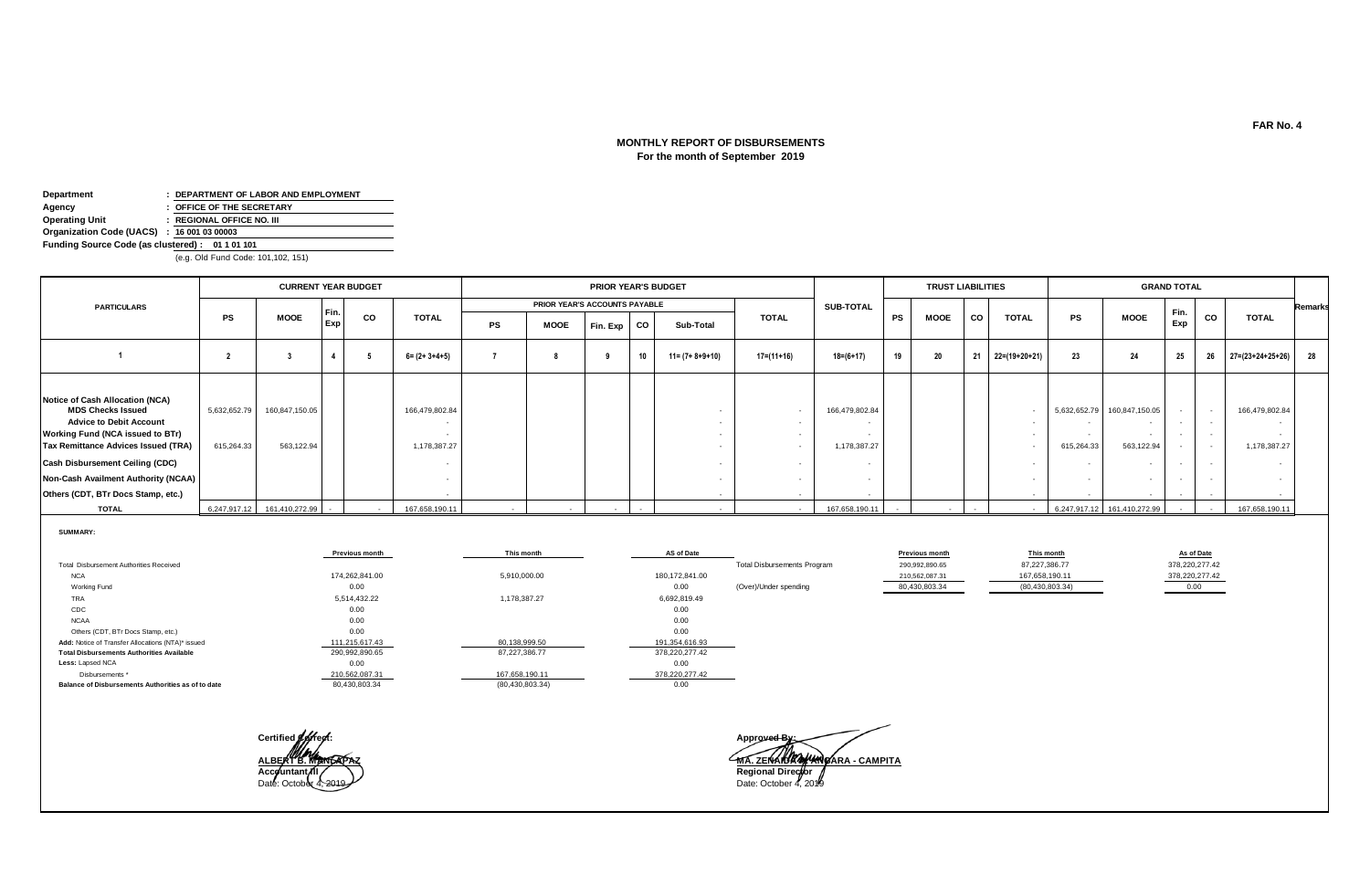# **MONTHLY REPORT OF DISBURSEMENTS For the month of October, 2019**

| Department                                      | : DEPARTMENT OF LABOR AND EMPLOYMENT |  |  |  |  |  |  |  |  |
|-------------------------------------------------|--------------------------------------|--|--|--|--|--|--|--|--|
| Agency                                          | : OFFICE OF THE SECRETARY            |  |  |  |  |  |  |  |  |
| <b>Operating Unit</b>                           | : REGIONAL OFFICE NO. III            |  |  |  |  |  |  |  |  |
| Organization Code (UACS) : 16 001 03 00003      |                                      |  |  |  |  |  |  |  |  |
| Funding Source Code (as clustered): 01 1 01 101 |                                      |  |  |  |  |  |  |  |  |
| (e.g. Old Fund Code: 101,102, 151)              |                                      |  |  |  |  |  |  |  |  |

|                                                                                                                                                                                                                                                                                          | <b>CURRENT YEAR BUDGET</b> |                             |      |    |                             | PRIOR YEAR'S BUDGET |                               |          |      |                         |                  |                             | <b>TRUST LIABILITIES</b> |             |    |               |                            | <b>GRAND TOTAL</b>          |             |        |                               |                |
|------------------------------------------------------------------------------------------------------------------------------------------------------------------------------------------------------------------------------------------------------------------------------------------|----------------------------|-----------------------------|------|----|-----------------------------|---------------------|-------------------------------|----------|------|-------------------------|------------------|-----------------------------|--------------------------|-------------|----|---------------|----------------------------|-----------------------------|-------------|--------|-------------------------------|----------------|
| <b>PARTICULARS</b>                                                                                                                                                                                                                                                                       |                            |                             | Fin. |    |                             |                     | PRIOR YEAR'S ACCOUNTS PAYABLE |          |      |                         |                  | SUB-TOTAL                   |                          |             |    |               |                            |                             |             |        |                               | <b>Remarks</b> |
|                                                                                                                                                                                                                                                                                          | <b>PS</b>                  | MOOE                        | Exp  | CO | <b>TOTAL</b>                | <b>PS</b>           | MOOE                          | Fin. Exp | l co | Sub-Total               | <b>TOTAL</b>     |                             | <b>PS</b>                | <b>MOOE</b> | co | <b>TOTAL</b>  | PS                         | <b>MOOE</b>                 | Fin.<br>Exp | CO     | <b>TOTAL</b>                  |                |
|                                                                                                                                                                                                                                                                                          |                            |                             |      |    | $6 = (2 + 3 + 4 + 5)$       |                     |                               |          | 10   | $11 = (7 + 8 + 9 + 10)$ | $17 = (11 + 16)$ | $18 = (6 + 17)$             | 19                       | 20          | 21 | 22=(19+20+21) | 23                         | 24                          | 25          | 26     | $27 = (23 + 24 + 25 + 26)$ 28 |                |
| Notice of Cash Allocation (NCA)<br><b>MDS Checks Issued</b><br><b>Advice to Debit Account</b><br>Working Fund (NCA issued to BTr)<br>Tax Remittance Advices Issued (TRA)<br>Cash Disbursement Ceiling (CDC)<br>Non-Cash Availment Authority (NCAA)<br>Others (CDT, BTr Docs Stamp, etc.) | 3,863,312.34<br>658,218.58 | 10,090,486.09<br>141,940.29 |      |    | 13,953,798.43<br>800,158.87 |                     |                               |          |      |                         |                  | 13,953,798.43<br>800,158.87 |                          |             |    |               | 3,863,312.34<br>658,218.58 | 10,090,486.09<br>141,940.29 |             | $\sim$ | 13,953,798.43<br>800,158.87   |                |
| <b>TOTAL</b>                                                                                                                                                                                                                                                                             | 4,521,530.92               | 10.232.426.38               |      |    | 14,753,957.30               |                     |                               |          |      |                         |                  | 14.753.957.30               |                          |             |    |               | 4,521,530.92               | 10,232,426.38               |             |        | 14,753,957.30                 |                |

|                                                    | <b>Previous month</b> | This month     | <b>AS of Date</b> |                                    | <b>Previous month</b> | This month     | As of Date     |
|----------------------------------------------------|-----------------------|----------------|-------------------|------------------------------------|-----------------------|----------------|----------------|
| Total Disbursement Authorities Received            |                       |                |                   | <b>Total Disbursements Program</b> | 378,220,277.42        | 120,972,420.68 | 499,192,698.10 |
| <b>NCA</b>                                         | 180,172,841.00        | 5,910,000.00   | 186,082,841.00    |                                    | 378,220,277.42        | 14,753,957.30  | 392,974,234.72 |
| Working Fund                                       | 0.00                  |                | 0.00              | (Over)/Under spending              |                       | 106,218,463.38 | 106,218,463.38 |
| <b>TRA</b>                                         | 6,692,819.49          | 800,158.87     | 7,492,978.36      |                                    |                       |                |                |
| CDC                                                | 0.00                  |                | 0.00              |                                    |                       |                |                |
| <b>NCAA</b>                                        | 0.00                  |                | 0.00              |                                    |                       |                |                |
| Others (CDT, BTr Docs Stamp, etc.)                 | 0.00                  |                | 0.00              |                                    |                       |                |                |
| Add: Notice of Transfer Allocations (NTA)* issued  | 191,354,616.93        | 114,262,261.81 | 305,616,878.74    |                                    |                       |                |                |
| <b>Total Disbursements Authorities Available</b>   | 378,220,277.42        | 120,972,420.68 | 499,192,698.10    |                                    |                       |                |                |
| Less: Lapsed NCA                                   | 0.00                  |                | 0.00              |                                    |                       |                |                |
| Disbursements *                                    | 378,220,277.42        | 14,753,957.30  | 392,974,234.72    |                                    |                       |                |                |
| Balance of Disbursements Authorities as of to date | 0.00                  | 106,218,463.38 | 106,218,463.38    |                                    |                       |                |                |



**ALBERT B. MANLAPAZ MA. ZENAIDA A. ANGARA - CAMPITA OIC-Accountant III Regional Director**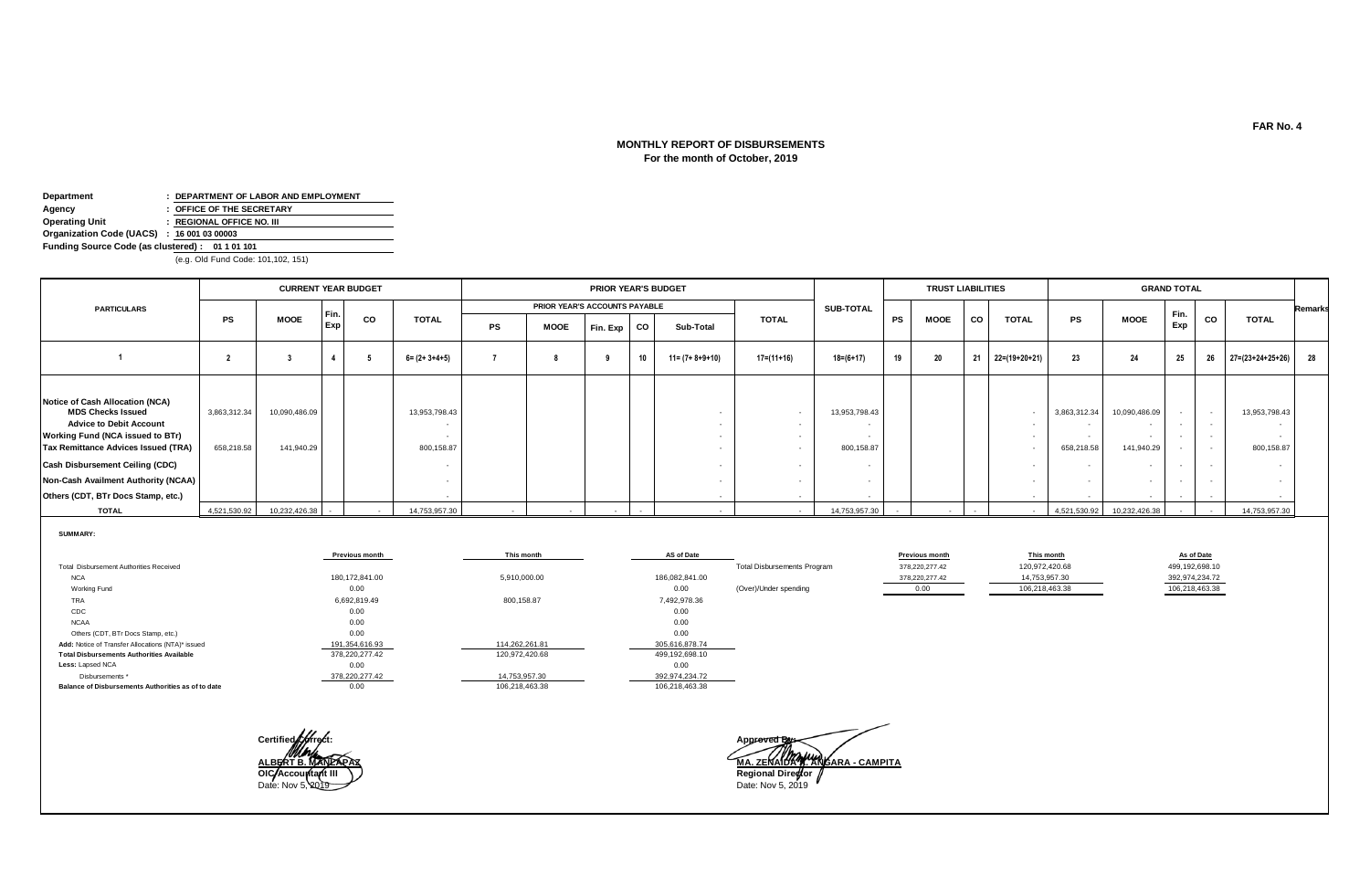# **For the month of November, 2019 MONTHLY REPORT OF DISBURSEMENTS**

| Department                                      | : DEPARTMENT OF LABOR AND EMPLOYMENT |  |  |  |  |  |  |  |  |
|-------------------------------------------------|--------------------------------------|--|--|--|--|--|--|--|--|
| Agency                                          | : OFFICE OF THE SECRETARY            |  |  |  |  |  |  |  |  |
| <b>Operating Unit</b>                           | : REGIONAL OFFICE NO. III            |  |  |  |  |  |  |  |  |
| Organization Code (UACS) : 16 001 03 00003      |                                      |  |  |  |  |  |  |  |  |
| Funding Source Code (as clustered): 01 1 01 101 |                                      |  |  |  |  |  |  |  |  |
| (e.g. Old Fund Code: 101,102, 151)              |                                      |  |  |  |  |  |  |  |  |

|                                                                                                                                                                                                                                                                                          | <b>CURRENT YEAR BUDGET</b> |                             |      |    |                             |           |                               | PRIOR YEAR'S BUDGET |      |                         |                  |                             | <b>TRUST LIABILITIES</b> |             |    |               | <b>GRAND TOTAL</b>         |                                    |             |        |                               |                |
|------------------------------------------------------------------------------------------------------------------------------------------------------------------------------------------------------------------------------------------------------------------------------------------|----------------------------|-----------------------------|------|----|-----------------------------|-----------|-------------------------------|---------------------|------|-------------------------|------------------|-----------------------------|--------------------------|-------------|----|---------------|----------------------------|------------------------------------|-------------|--------|-------------------------------|----------------|
| <b>PARTICULARS</b>                                                                                                                                                                                                                                                                       |                            |                             | Fin. |    |                             |           | PRIOR YEAR'S ACCOUNTS PAYABLE |                     |      |                         |                  | SUB-TOTAL                   |                          |             |    |               |                            |                                    |             |        |                               | <b>Remarks</b> |
|                                                                                                                                                                                                                                                                                          | <b>PS</b>                  | MOOE                        | Exp  | CO | <b>TOTAL</b>                | <b>PS</b> | <b>MOOE</b>                   | Fin. Exp            | l co | Sub-Total               | <b>TOTAL</b>     |                             | <b>PS</b>                | <b>MOOE</b> | co | <b>TOTAL</b>  | PS                         | <b>MOOE</b>                        | Fin.<br>Exp | CO     | <b>TOTAL</b>                  |                |
|                                                                                                                                                                                                                                                                                          |                            |                             |      |    | $6 = (2 + 3 + 4 + 5)$       |           |                               |                     | 10   | $11 = (7 + 8 + 9 + 10)$ | $17 = (11 + 16)$ | $18 = (6 + 17)$             | 19                       | 20          | 21 | 22=(19+20+21) | 23                         | 24                                 | 25          | 26     | $27 = (23 + 24 + 25 + 26)$ 28 |                |
| Notice of Cash Allocation (NCA)<br><b>MDS Checks Issued</b><br><b>Advice to Debit Account</b><br>Working Fund (NCA issued to BTr)<br>Tax Remittance Advices Issued (TRA)<br>Cash Disbursement Ceiling (CDC)<br>Non-Cash Availment Authority (NCAA)<br>Others (CDT, BTr Docs Stamp, etc.) | 9,822,444.70<br>624,061.62 | 15,498,432.07<br>336,806.94 |      |    | 25,320,876.77<br>960,868.56 |           |                               |                     |      |                         |                  | 25,320,876.77<br>960,868.56 |                          |             |    |               | 9,822,444.70<br>624,061.62 | 15,498,432.07<br>. .<br>336,806.94 |             | $\sim$ | 25,320,876.77<br>960,868.56   |                |
| <b>TOTAL</b>                                                                                                                                                                                                                                                                             | 10,446,506.32              | 15.835.239.01               |      |    | 26,281,745.33               |           |                               |                     |      |                         |                  | 26,281,745.33               |                          |             |    |               | ##########                 | 15.835.239.01                      |             |        | 26.281.745.33                 |                |

|                                                    | <b>Previous month</b> | This month    | AS of Date     |                                    | <b>Previous month</b> | This month    | As of Date     |
|----------------------------------------------------|-----------------------|---------------|----------------|------------------------------------|-----------------------|---------------|----------------|
| Total Disbursement Authorities Received            |                       |               |                | <b>Total Disbursements Program</b> | 499,192,698.10        | 27,417,808.56 | 526,610,506.66 |
| <b>NCA</b>                                         | 186,082,841.00        | 26,226,000.00 | 212,308,841.00 |                                    | 392.974.234.72        | 26.281.745.33 | 419,255,980.05 |
| Working Fund                                       | 0.00                  |               | 0.00           | (Over)/Under spending              | 106,218,463.38        | 1,136,063.23  | 107,354,526.61 |
| TRA                                                | 7,492,978.36          | 960,868.56    | 8,453,846.92   |                                    |                       |               |                |
| CDC                                                | 0.00                  |               | 0.00           |                                    |                       |               |                |
| <b>NCAA</b>                                        | 0.00                  |               | 0.00           |                                    |                       |               |                |
| Others (CDT, BTr Docs Stamp, etc.)                 | 0.00                  |               | 0.00           |                                    |                       |               |                |
| Add: Notice of Transfer Allocations (NTA)* issued  | 305,616,878.74        | 230.940.00    | 305,847,818.74 |                                    |                       |               |                |
| <b>Total Disbursements Authorities Available</b>   | 499,192,698.10        | 27,417,808.56 | 526,610,506.66 |                                    |                       |               |                |
| Less: Lapsed NCA                                   | 0.00                  |               | 0.00           |                                    |                       |               |                |
| Disbursements <sup>*</sup>                         | 392,974,234.72        | 26,281,745.33 | 419,255,980.05 |                                    |                       |               |                |
| Balance of Disbursements Authorities as of to date | 106,218,463.38        | 1,136,063.23  | 107,354,526.61 |                                    |                       |               |                |



**ALBERT B. MANZAPAZ**<br> **ALBERT B. MANZAPAZ**<br>
Date: December 03, 2019<br>
Date: December 03, 2019

**FAR No. 4**